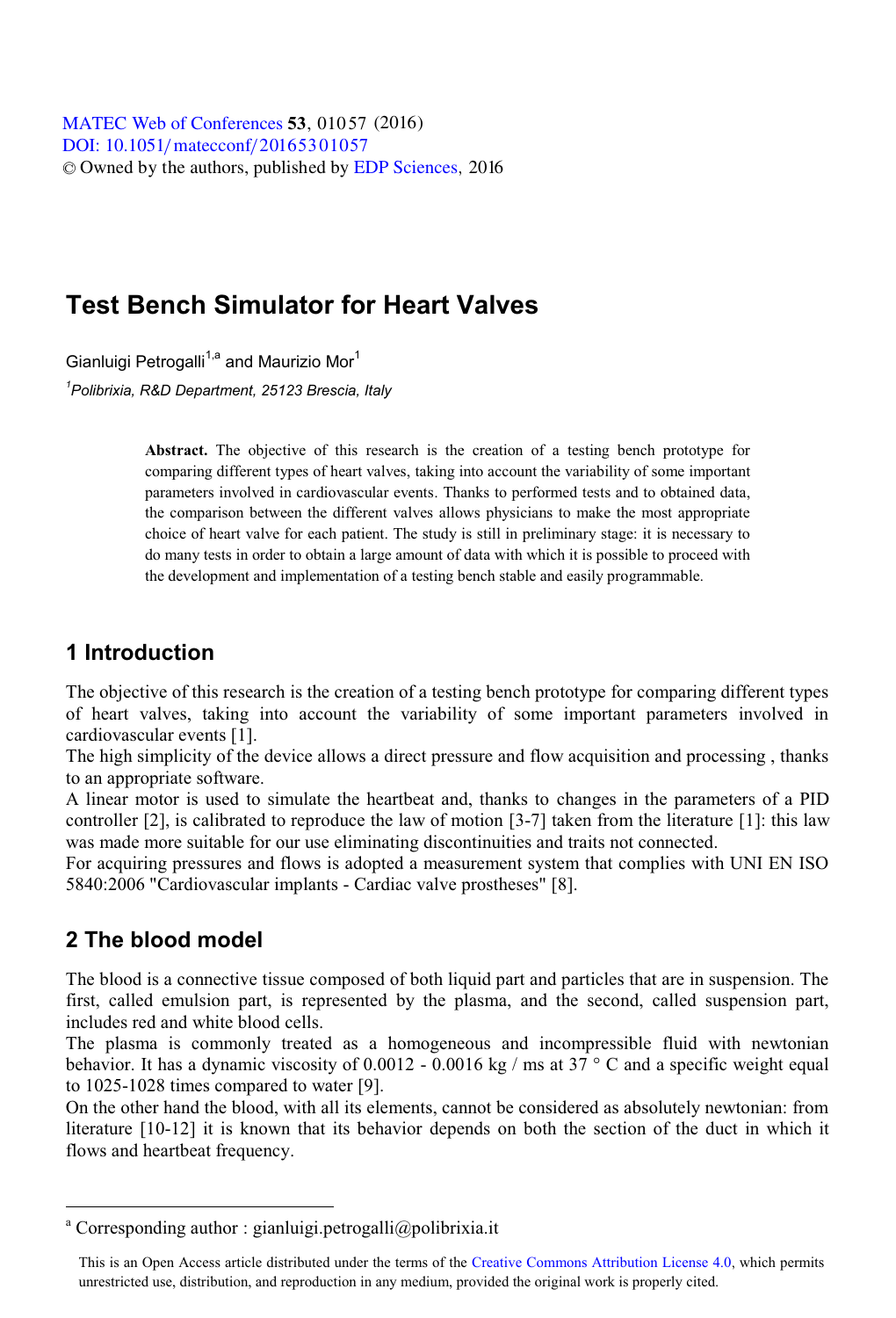At low frequencies  $(\leq 10 \text{ s-1})$  it is non-newtonian, following the laws of Bingham [9] at high frequencies (60-100s-1) is typically newtonian and for midrange frequencies is thixotropic (liquid-gel transitions may occur).

During normal function of cardiovascular system, we can consider the blood as essentially newtonian with a viscosity of approximately four times larger than water.



**Figure 1.** The artificial aortic valve installed in the test bench: the section has a diameter of 23 mm. The valve is manufactured from SulzerMedica ®.

For the development of testing bench and for the design of various components is used the mathematical model of Walburn - Schneck (1), whose constitutive law of viscosity of the blood is shown below.

$$
\mu = c_1 \cdot e^{c_2 \cdot Ht} \left[ e^{c_4 \cdot \left(\frac{TPMA}{Ht^2}\right)} \right] \cdot \dot{\gamma}^{-c_3 \cdot Ht}
$$
\n(1)

Where:

-μ is the blood's viscosity;

-TPMA represents the content of proteins, except albumin;

-Ht is the percentage of hematocrit;

-c1, c2, c3 and c4 are characteristic constants (tabulated);

-ϒ typical value depending on pressure, flow and geometric dimensions of the duct.

The normal Ht values for a man must be included in the range 42% -53%, while for a woman between 37% and 52%: we chose a Ht value 0.399. The parameter TPMA was set equal to 0.0032, selecting 8% of blood's protein of the plasma constituents and considering that albumin represents 60% of total proteins [13].

The great advantage of this law is that allows to compare physiologic parameters [14], such as the hematocrit or TPMA [1], with mechanical parameters as the viscosity μ of the blood, the pressure and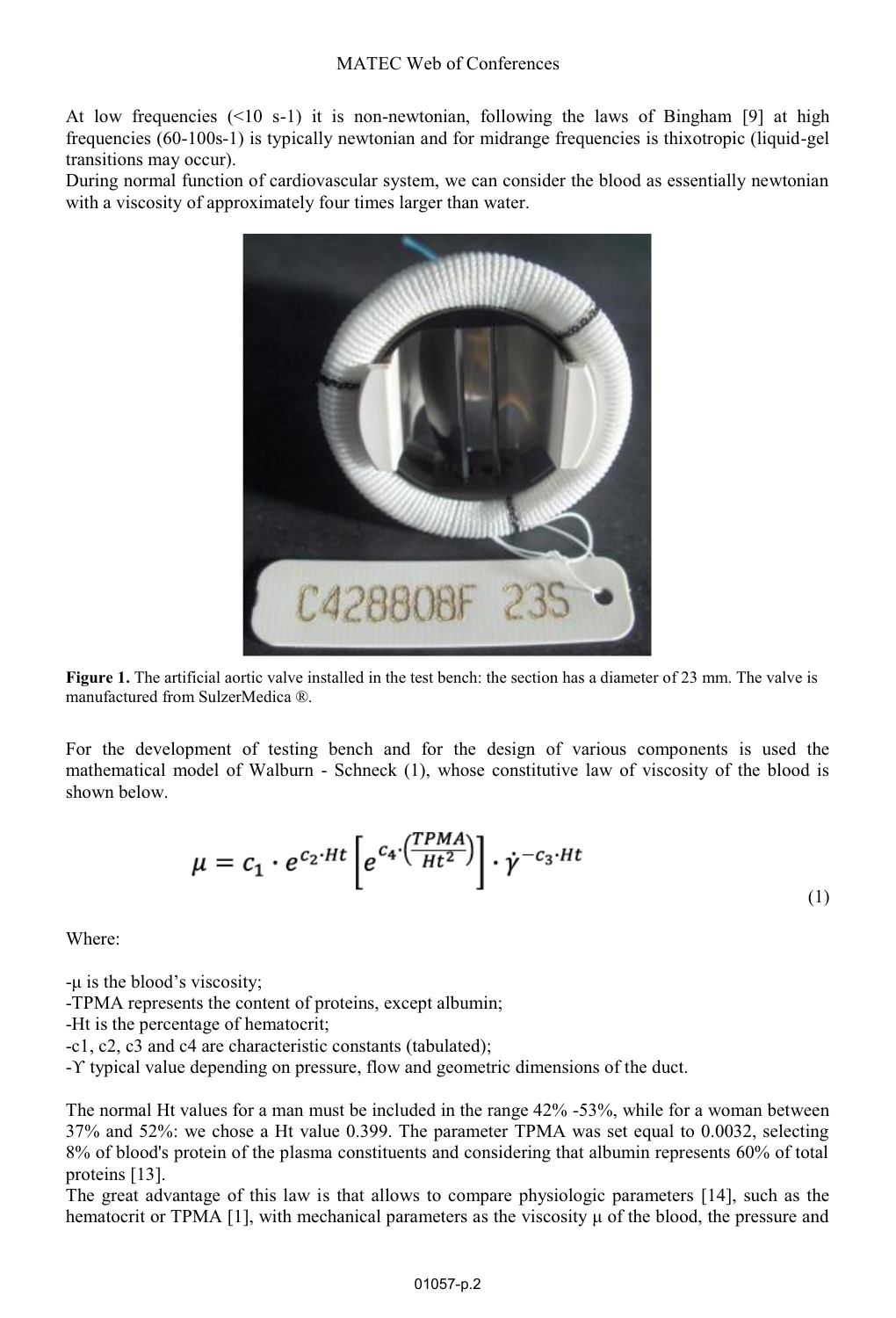#### SPbWOSCE-2015

flow. The test bench is calibrated on the basis of parameters that are easily recognizable by doctors: we can also implement a programming mode using the instruments for the measurement of blood parameters.

## **3 Testbench**

The primary target of testing bench is to acquire the variables that describe the dynamic behavior of the fluid during the heartbeat [8].

In order to optimize the functionality of the device, in the design phase, was considered the real flow dynamics blood pumped by the heart [1]; with this approach, the attention is focused only on the most interesting aspects.

The tests were performed on a mechanical aortic valve, which is usually located in the left part of the heart and more precisely in the left ventricle.

The left ventricle, isolated from the rest of the organ, can be modeled as a simple effect pump with inlet and outlet of the fluid controlled by two one-way valves [15-22].

As shown in Fig. 1 and Fig. 2, the heartbeat is reproduced using a linear motor [23-28] connected to a hydraulic cylinder with double effect: in this way, with a suitable law of motion is possible to flow the fluid within the circuit, and to adjust the heart's frequency.



Figure 2. The design of testing bench consists of a linear motor, "heart" group and sensors.



**Figure 3.** Detail of "heart" group, made of aluminum or plastic, in which the commercial heart valve is positioned.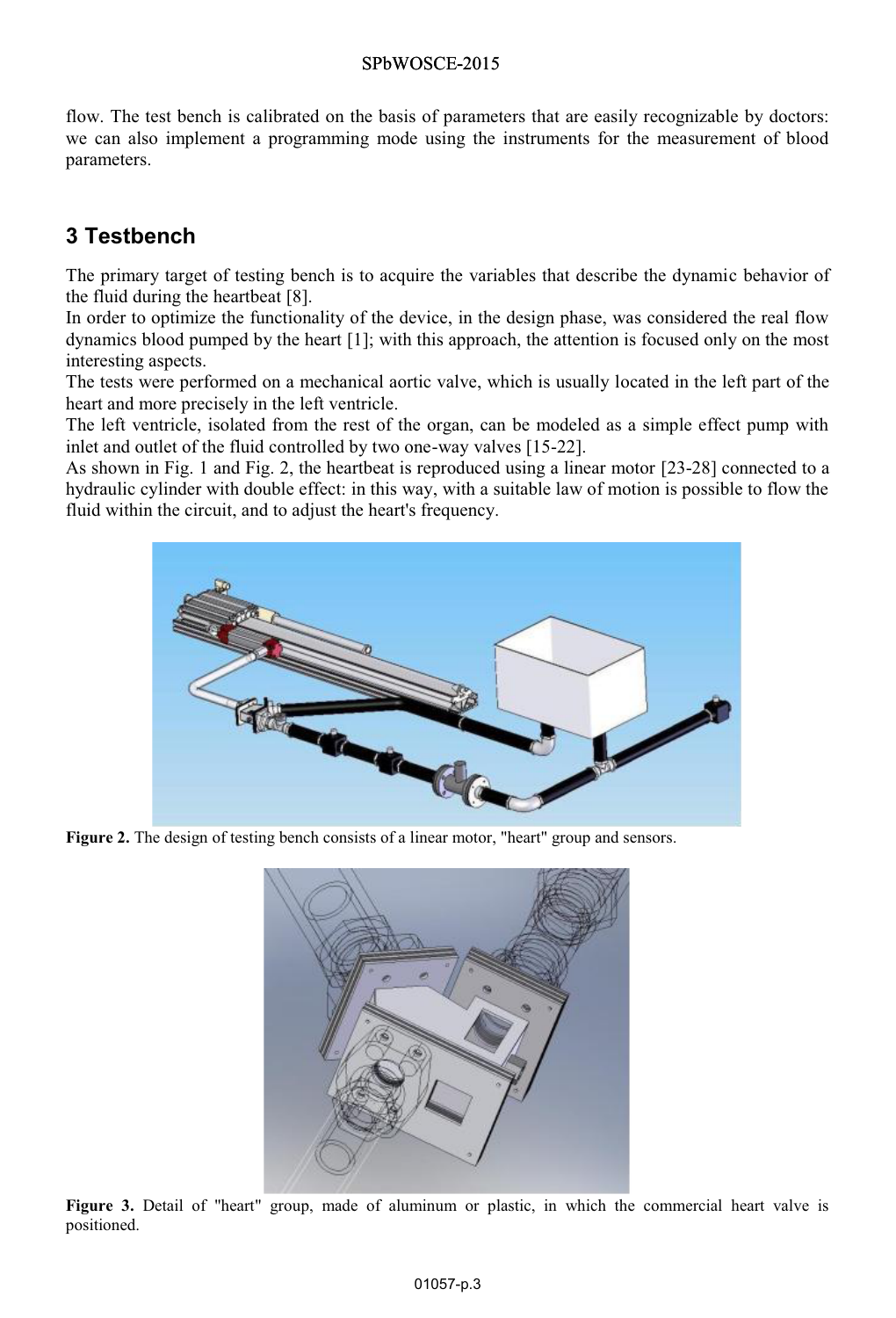

**Figure 4.** Curve of volume of fluid through the left ventricle experimentally acquired.

The parameters considered for linear motor choice are:

-the force required to move the blood's mass;

-the speed of fluid;

-the necessary acceleration for movement.

Fig. 4 shows a typical time-fluid volume curve for the left ventricle of a human heart [1]: it's easy to observe that there are discontinuities in transition from suction phase to sending phase and therefore it cannot be set directly to linear motor [29-32].

It was necessary to interpolate it through fourth order polynomials.

Under the literature advice [33-43], the linear motor should run easily with a law of motion as smooth as possible in order to avoid vibrations and other undesired effects associated with the presence of compliances and inertias [24, 44-46].

For measuring the pressure and flow were used respectively the sensor SEN-3284 B045 by KOBOLD ® and the flowmeter FLOMAG 3000 (model A3); signals were acquired with NI USB-6009 by National Instrument and signal processing was performed with a dedicated program developed with Labview [47].

## **4 Experimental results and conclusions**

Kinematical [48-55] and dynamical [56-58] aspects of the system are related to the linear motor's calibration [59, 60] that is performed by changing PID parameters and by overlapping the obtained law of motion on the desired one, for a heart rate of 60 beats per minute.

When the deviation between two laws is acceptable, durability tests are performed by varying heart's frequency or by setting a random frequency and then by analyzing the heart valve's behaviour.

Since the obtained law of motion was composed of five parts connected by means of a polynomial curve, the algorithm for automatic calibration was not easily obtainable. For these reasons it was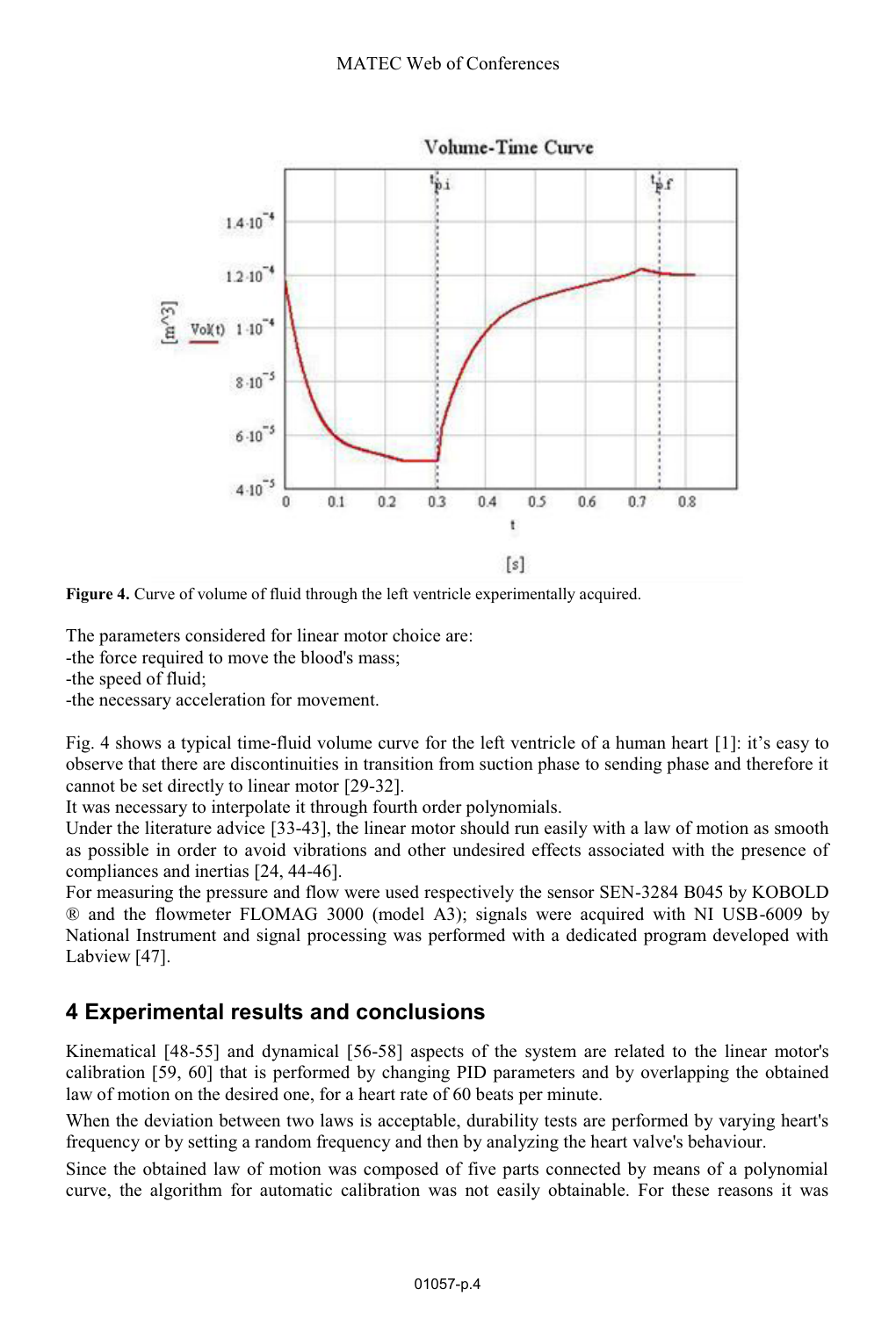#### SPbWOSCE-2015

decided to proceed experimentally by adjusting first of all the proportional and integrative components and then the derivative part.

A not correct viscosity of the fluid, or an inadequate law of motion can cause undesired effects that generate instability within the device, until the engine failure [61].

In executed tests a motor's stroke deviation of 1mm was considered acceptable: in fact, a greater error could create vibrations, abnormal openings of the valve and errors in measuring instruments.

The objective of this research is to carry out a testing bench for various commercial heart valves , by simulating the heartbeat through a linear motor and by adjusting the law of motion with respect to the fluid properties.

Thanks to performed tests and to obtained data, the comparison between the different valves allows the doctors to make the most appropriate choice of heart valve for each patient.

The study is still in preliminary stage: it is necessary to do many tests in order to obtain a large amount of data with which it is possible to proceed with the development and implementation of a testing bench stable and easily programmable.

### **References**

- [1] J. C. Shryock and L. Belardinelli, *American Journal of Cardiology,* **79**, 2-10, 1997
- [2] A. Emadi, Y. J. Lee, and K. Rajashekara, *IEEE Transactions on Industrial Electronics,* **55**, 2237-2245, 2008
- [3] A. Borboni, R. Bussola, R. Faglia, and M. Tiboni, *Proceedings of the 2004 Eleventh World Congress in Mechanism and Machine Science,* **1**, 1-5, 2004
- [4] M. Antonini, A. Borboni, R. Bussola, and R. Faglia, *Proceedings of 8th Biennial ASME Conference on Engineering Systems Design and Analysis ESDA2006,* **2006**, 1-8, 2006
- [5] M. Antonini, A. Borboni, R. Bussola, and R. Faglia, *Proceedings of 8th Biennial ASME Conference on Engineering Systems Design and Analysis ESDA2006,* **2006**, 1-8, 2006
- [6] A. Borboni, R. Bussola, R. Faglia, P. L. Magnani, and A. Menegolo, *Journal of Mechanical Design, Transactions of the ASME,* **130**, 0823011-0823016, 2008
- [7] A. Borboni, M. Lancini, and R. Faglia, *ASME 2014 12th Biennial Conference on Engineering Systems Design and Analysis ESDA 2014,* **2**, 1-7, 2014
- [8] B. Heublein, R. Rohde, V. Kaese, M. Niemeyer, W. Hartung, and A. Haverich, *Heart,* **89**, 651-656, 2003
- [9] J. Shih, H. J. Kim, and C. A. Taylor, *Proceedings of the ASME Summer Bioengineering Conference, SBC2008*, 2009, 317-318
- [10] G. Gerosa, V. Tarzia, G. Rizzoli, and T. Bottio, *Journal of Thoracic and Cardiovascular Surgery,* **131**, 1058-1064.e2, 2006
- [11] A. Giovannelli, G. Alessandri, A. Rama, I. Gandjbakhch, G. Rondoni, and N. Alessandri, *European Review for Medical and Pharmacological Sciences,* **12**, 303-308, 2008
- [12] M. K. Sharp and R. K. Dharmalingam, *ASAIO Journal,* **45**, 535-540, 1999
- [13] M. Koeppen, T. Eckle, and H. K. Eltzschig, *Anesthesiology,* 2015
- [14] G. Taveggia, J. H. Villafañe, F. Vavassori, C. Lecchi, A. Borboni, and S. Negrini, *Journal of Manipulative and Physiological Therapeutics,* **37**, 242-252, 2014
- [15] M. Tiboni, A. Borboni, M. Mor, and D. Pomi, *Proceedings of the Institution of Mechanical Engineers. Part I: Journal of Systems and Control Engineering,* **225**, 443-451, 2011
- [16] G. H. Feng and E. S. Kim, *Journal of Micromechanics and Microengineering,* **14**, 429-435, 2004
- [17] A. Borboni, F. Aggogeri, and R. Faglia, *International Journal of Advanced Robotic Systems,*  **10**, 1-10, 2013
- [18] P. Q. Su and Z. H. Deng, *Applied Mechanics and Materials* **318**, 15-20, 2013
- [19] V.V Okrepilov, V.N. Krutikov, G.I. El'kin, Measurement Techniques, **57 (2)**,109-116 (2014)
- [20] V.V Okrepilov, Studies on Russian Economic Development, **24(1)**, 35-42 (2013)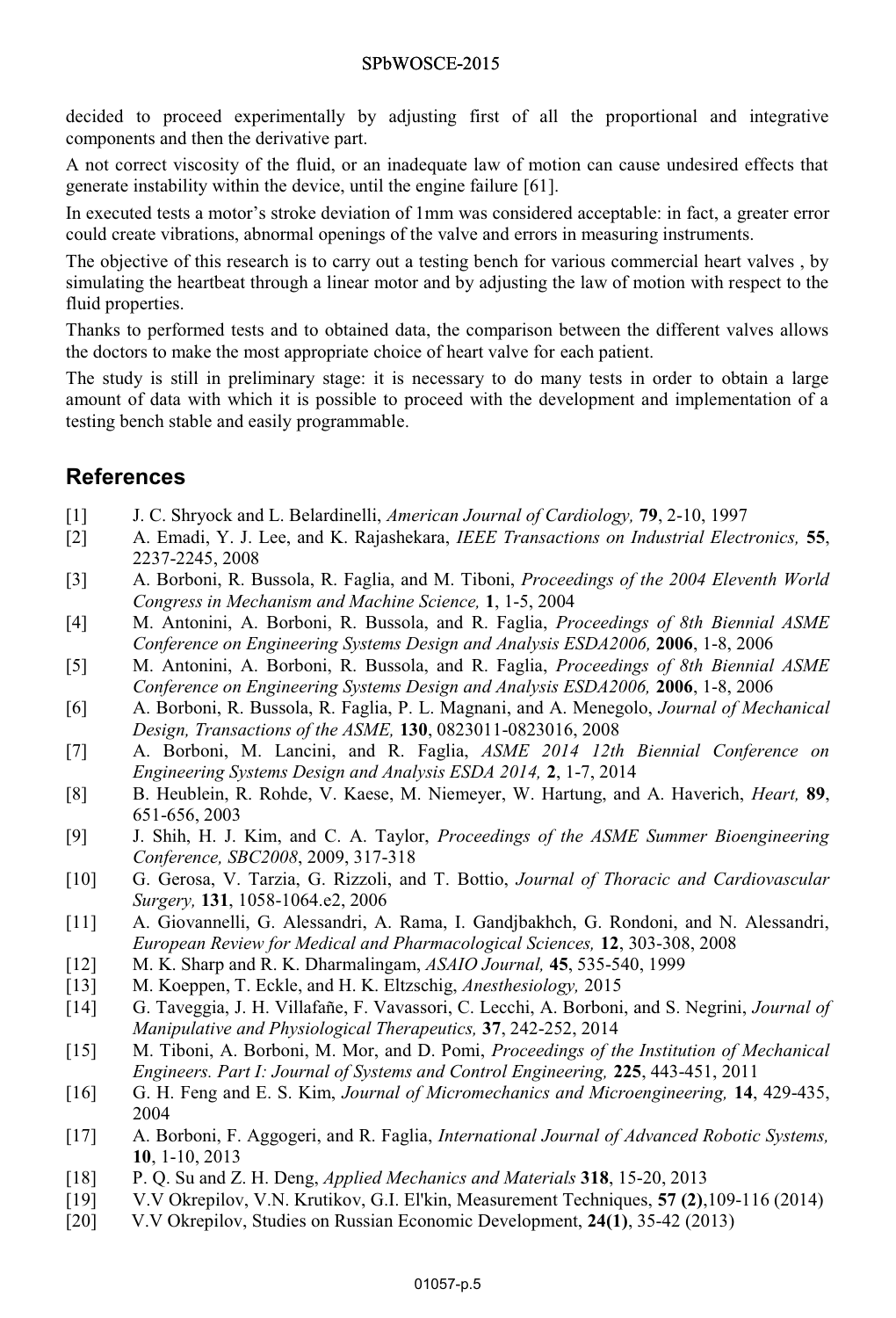- [21] V.V Okrepilov, Standarty i Kachestvo, **10**, 52-55 (2005)
- [22] G. I. Grinfeldi, A. S. Gorshkov, and N. I. Vatin, *Advanced Materials Research* **941-944**, 7
- [23] A. Borboni, F. Aggogeri, N. Pellegrini, and R. Faglia, *Advanced Materials Research,* **590**, 405-410, 201286-799, 2014
- [24] F. Aggogeri, A. Borboni, and R. Faglia, *Applied Mechanics and Materials,* **373-375**, 130- 133, 2013
- [25] A. Borboni, R. Faglia, and M. Palpacelli, *MESA 2014 10th IEEE/ASME International Conference on Mechatronic and Embedded Systems and Applications,* **1**, 1-7, 2014
- [26] A. Borboni, S. Pandini, D. Cambiaghi, M. Lancini, R. Adamini, R. Faglia*, et al.*, *ASME 2014 12th Biennial Conference on Engineering Systems Design and Analysis, ESDA 2014,* **3**, 1-6, 2014
- [27] S. Pandini, A. Borboni, I. Bodini, D. Vetturi, D. Cambiaghi, K. Paderni*, et al.*, *AIP Conference Proceedings,* **1599**, 306-309, 2014
- [28] S. Pandini, T. Riccò, A. Borboni, I. Bodini, D. Vetturi, D. Cambiaghi*, et al.*, *Journal of Materials Engineering and Performance,* **23**, 2545-2552, 2014
- [29] G. D. Buckberg, M. Castellá, M. Gharib, and S. Saleh, *European Journal of Cardio-thoracic*
- *Surgery,* **29**, S98-S106, 2006 [30] C. Dragan, A. Samuila, S. Das, D. Iancu, M. Bilici, and L. Dascalescu, *Journal of Electrostatics,* **67**, 184-188, 2009
- [31] H. Mamori, K. Fukagata, and J. Hoepffner, *Physical Review E Statistical, Nonlinear, and*
- *Soft Matter Physics,* **81**, 2010 [32] H. Rau, S. Brody, C. Droste, and A. Kardos, *European Journal of Applied Physiology and Occupational Physiology,* **67**, 26-29, 1993
- [33] A. Borboni, D. De Santis, and R. Faglia, *Proceedings of 8th Biennial ASME Conference on Engineering Systems Design and Analysis ESDA2006,* **2006**, 1-8, 2006
- [34] A. Borboni, F. Aggogeri, N. Pellegrini, and R. Faglia, *Advanced Materials Research,* **590**, 399-404, 2012
- [35] F. Aggogeri, A. Borboni, R. Faglia, A. Merlo, and S. De Cristofaro, *Applied Mechanics and Materials,* **336-338**, 1170-1173, 2013
- [36] A. Borboni and R. Faglia, *Journal of Applied Mechanics Transactions ASME,* **80**, 1-7, 2013
- [37] A. Borboni and R. Faglia, *Procedia Engineering*, 2014, 1378-1381
- [38] Z. Guoyong, Z. Yugang, and H. Ronggguo, *Applied Mechanics and Materials* **29-32**, 2002- 2007, 2010
- [39] M. H. Korayem, M. Nazemizadeh, and H. R. Nohooji, *International Journal of Advanced Robotic Systems,* **9**, 2012
- [40] T. S. Lee and Y. J. Lin, *International Journal of Advanced Manufacturing Technology,* **15**, 640-648, 1999
- [41] J. Mattmüller and D. Gisler, *International Journal of Advanced Manufacturing Technology,*  **45**, 1007-1016, 2009
- [42] I. Storey, A. Bourmistrova, and A. Subic, *Proceedings of the Institution of Mechanical Engineers, Part C: Journal of Mechanical Engineering Science,* **226**, 2656-2673, 2012
- [43] A. Borboni and M. Lancini, *Journal of Vibration and Acoustics, Transactions of the ASME,*  **137**, 1-9, 2015 [44] A. Borboni, D. De Santis, and R. Faglia, *ASME 2010 10th Biennial Conference on*
- *Engineering Systems Design and Analysis ESDA2010,* **2**, 99-106, 2010
- [45] A. Borboni and D. De Santis, *Meccanica,* **49**, 1327-1336, 2014
- [46] A. Borboni, R. Faglia, and M. Mor, *ASME 2014 12th Biennial Conference on Engineering Systems Design and Analysis ESDA 2014,* **1**, 1-10, 2014
- [47] M. Tsukiji, N. Watanabe, Y. Yamaura, N. Okahashi, K. Obase, Y. Neishi*, et al.*, *Journal of the American Society of Echocardiography,* **21**, 43-46, 2008
- [48] A. Borboni, *Proc of the IEEE International Conference on Fuzzy Systems,* **1**, 336-339, 2001